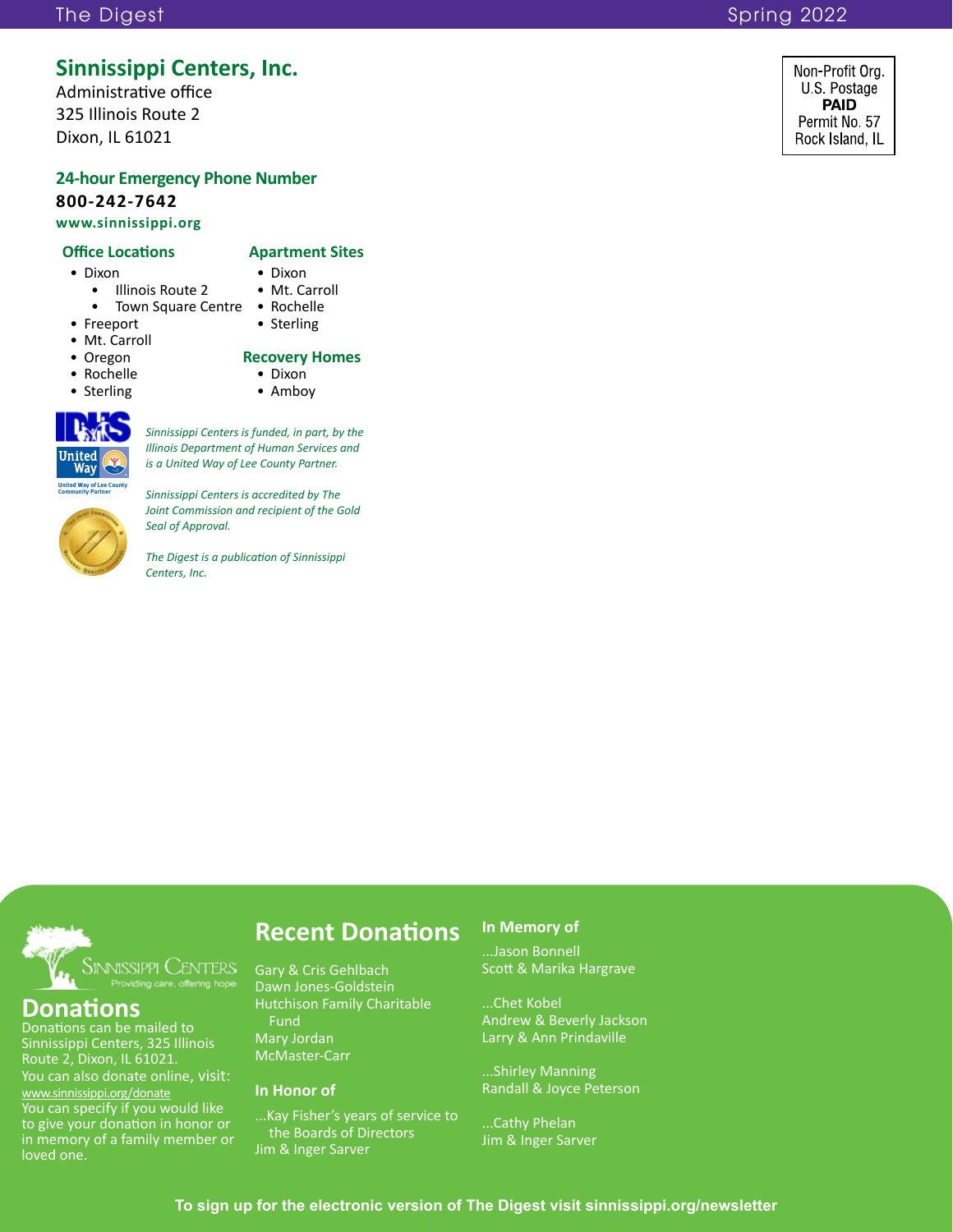#### **Newsletter of Sinnissippi Centers Spring 2022**

### **Latest News**

- Untold stories p. 1-2.
- **New Funding** p. 1-2.
- Stay Home for Sinnissippi p. 3.
- Taking a Chance Success p. 3.

### **Out In The Community**

- Cinco de Mayo **Wellness** Festival YWCA Sterling May 6th.
- Child Fair June 4th at Sauk Valley **Community** College

### **Events**

- Stay Home for Sinnissippi Non-Event Gala April 23-30
- **Red Cross** Blood Drive at Sinnissippi Centers' Dixon office, 325 Illinois Route 2 April 26th.
- 30th Annual Sinnissippi Centers Golf Open August 4th, Rock River GAP, Rock Falls, IL.

# **Untold Stories of Recovery**

We often don't hear the untold number of individuals' journeys

The Digest

Mental illnesses and substance use disorders affect millions of Americans each year - at least 20% of the population. Each person has their own unique story to tell that we often never hear. There are literally untold millions of those stories.

The fact is, treatment works and recovery is possible. Like any chronic disease, seeking the proper treatment, coupled with support, is key. Over the past years we have seen the understanding increase that behavioral health conditions are chronic diseases with physiological causes no different than having

power **beliefs** resources a possibie RECOVERY E role rights relationships perspective  $\bar{p}$  health, **honesty Recovery SU** E E E PROPRIENCES T Experiences team **E** eses strength:

heart disease, diabetes, or any other chronic condition.

We also know that telling individuals' stories encourages others to seek the treatment they need that helps them enjoy a higher quality of life. It also reduces the stigma around these diseases and increases awareness that anyone can have a mental illness or substance use disorder.

One Sinnissippi Centers' Recovery Home resident told us their entire life had changed for the better and they had been sober for nearly two years now because the treatment and support was there that they needed. They started from a place most of us might not know: Being in jail for 6 months, not trusting others, having no self-worth, and without much hope. But while in the Recovery Home they learned tools to cope, to recover, to get a job, to stay sober all that time.

Sometimes we have an image of individuals who have substance use disorders as people we don't personally know. We often have images based on stereotypes. More often than not those stereotypes are wrong. One of our clients described to us what you might call a great childhood. Small friendly town, loving mother, had everything they needed-food, clothes, even frequent vacations. They camped, hunted, fished, and engaged in other fun activities. They got good grades, A's and B's in fact, but in high school got involved with drugs, something that can happen so easily. That turned to partying every night, schooling suffered, and they eventually quit school altogether. It was at the age of 18 they first went to treatment. However it wasn't an easy road. It often isn't.

So, there was more drug use, in and out of detox and inpatient treatment, destruction of relationships including a young daughter, even

*Recovery - continued on page 2--*

# **Governor Proposes New Funding**

A much needed and long overdue increase in funding and support for behavioral health has been proposed in Illinois Governor JB Pritzker's Fiscal Year 2023 budget draft and in a bill in the legislature. The Governor revealed some of the details for increased funding of behavioral health in the state in a February 2022 speech.

"This is by far the largest investment in mental health proposed during my time in the field," says Sinnissippi Centers' President/CEO Patrick Phelan. "It is the most advantageous proposed budget we have seen in many years, and we thank the Governor, all of our friends in the legislature, and especially Representative Tom Demmer, who essentially was a co-sponsor of this legislation," adds Phelan.

The FY23 budget proposal includes key investments to support the State's critical behavioral health partners. The proposed budget includes \$140 million to fund behavioral health provider rate enhancements through Health and Family



O

*J.B. Pritzker*

*Investments - continued on page 2--*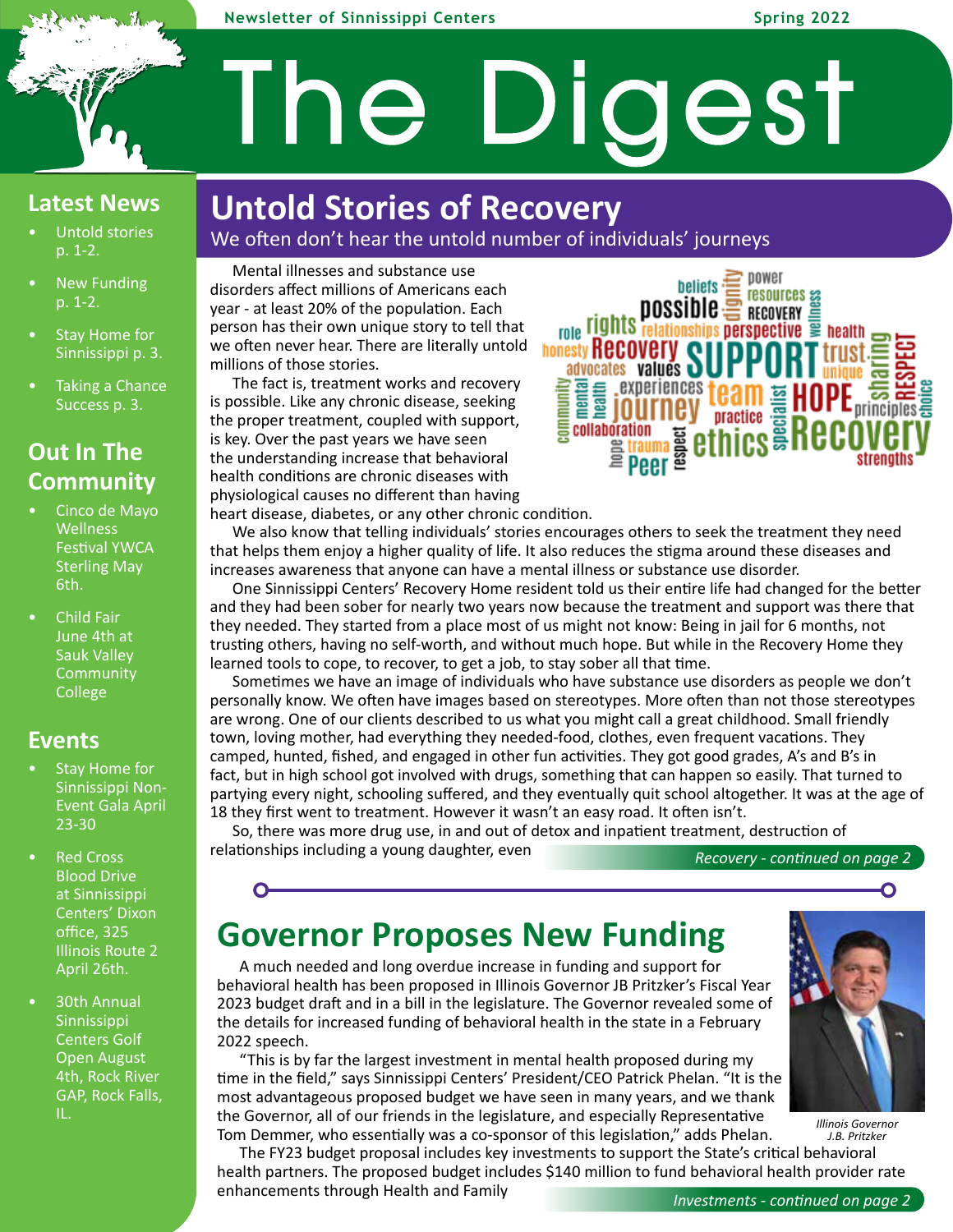# The Digest

# What's New?

### **Staffing Update**

Sinnissippi Centers still has a number of positions available. Behavioral health agencies are not immune to the staffing shortages that have plagued so many other industries during COVID. For a list of our current positions visit www. sinnissippi.org/available-positions.

Meanwhile Sinnissippi Centers' staff who have received recent promotions include Destiny Yeager, Manager of Medical Services, Connie Davis, Associate Director of Outpatient Services, and Heather Krick, Care Coordination Supervisor.

#### **Crisis Collaboration**

Sinnissippi Centers has begun work on a crisis "co-responder model" with the Dixon Police Department. Our Crisis staff will be consulting with the department and will periodically meet them in the community as they respond to mental health crises. This is a first step toward the work Sinnissippi Centers will take on eventually when the 988-crisis hot line rolls out which is currently scheduled for July 2022.

#### **Golf Open is Back**

The 30th Annual Sinnissippi Golf Open will be Thursday, August 4, 2022, at Rock River GAP, 3901 Dixon Rd., Rock Falls. Tee off is at a new time this year, one-half hour earlier, at Noon. The event remains the same as last year as an 18-hole scramble, often called a best-ball event, followed by a dinner and awards ceremony. Information is posted online at www.sinnissippi.org.

## Recovery

### *Continued from page 1*

some jail time, until one day it all changed with a single phone call. We were able to help them with comprehensive treatment, connection to a support network and 12-step meetings. Now they have over 2 years sober and their life continues to change for the better.

 Another client told us their story of a great childhood with a larger family, active in high school athletics, good grades, and college including a sports scholarship and later early success in small business in their early twenties and a family. But they told us looking back their substance use problems started at the height of all that success. They didn't realize it was a problem at the time. After two DUI's they sought treatment and stayed clean for 5 years. However a relapse happened at the end of that 5 year sober period.

Relapse is not a sign of failure of the treatment or recovery process. These setbacks occur no more frequently than they do for diseases like diabetes or hypertension.

So, they were able to get back onto

their recovery road until a traumatic event occurred, the death of a family member a few years later. Trauma is a major trigger for relapse in an attempt to cope with overwhelming feelings. This relapse lasted a few years, but they did find their way back again to recovery through treatment and support. Things are better now than they have ever been before.

You can see while all these individuals, and so many more, have a substance use disorder in common, everything else in their life can be completely different.

No one is immune from this disease. The important thing is there is treatment available, support available, and hope.

These are just three of the untold millions of stories out there about treatment and recovery. Many of these individuals struggle in silence, but if we can all continue to learn more about these diseases and treat them just like any other chronic illness-something that needs medical attention and support, then maybe one day there will be no more untold stories, and the silence will be over.

# Investments

#### *Continued from page 1*

Services (HFS) and the Department of Human Services (DHS).

Additionally, in collaboration with the DHS Divisions of Mental Health and Substance Use Prevention and Recovery, HFS is requesting federal approval of a twocomponent approach to address shortages in the behavioral health workforce and to further foster quality and innovation in service delivery. HFS is proposing to spend approximately \$20 million in enhanced federal matching dollars for each component, yielding a total of just over \$40 million.

Providers enrolled as Community Mental Health Centers, Behavioral Health Clinics, or as providers of substance use disorder services will qualify to receive Workforce Challenge funding. This funding can be used to address staffing stabilization, retention, recruitment, and related purposes important to ensuring access to critically needed behavioral health services, for the State's Medicaid customers. Fostering Innovation and Quality payments may be used for the creation and expansion of new services, service delivery mechanisms, or enhanced provider capacity and will benefit the same provider types as the Workforce Challenge funding.

The FY23 budget also includes \$150 million to fully implement the Pathways to Success Program for children with serious mental illnesses. This program helps Medicaid-enrolled children under age 21 who have complex behavioral health needs and require intensive services and support. The program provides intensive care coordination and additional home and community-based services and provides children and their families with the services necessary to support their success at home, school and in their communities.

Sinnissippi Centers' full press release on this news can be accessed on our website at www.sinnissippi.org, then click on News Releases on the Newsroom drop down.